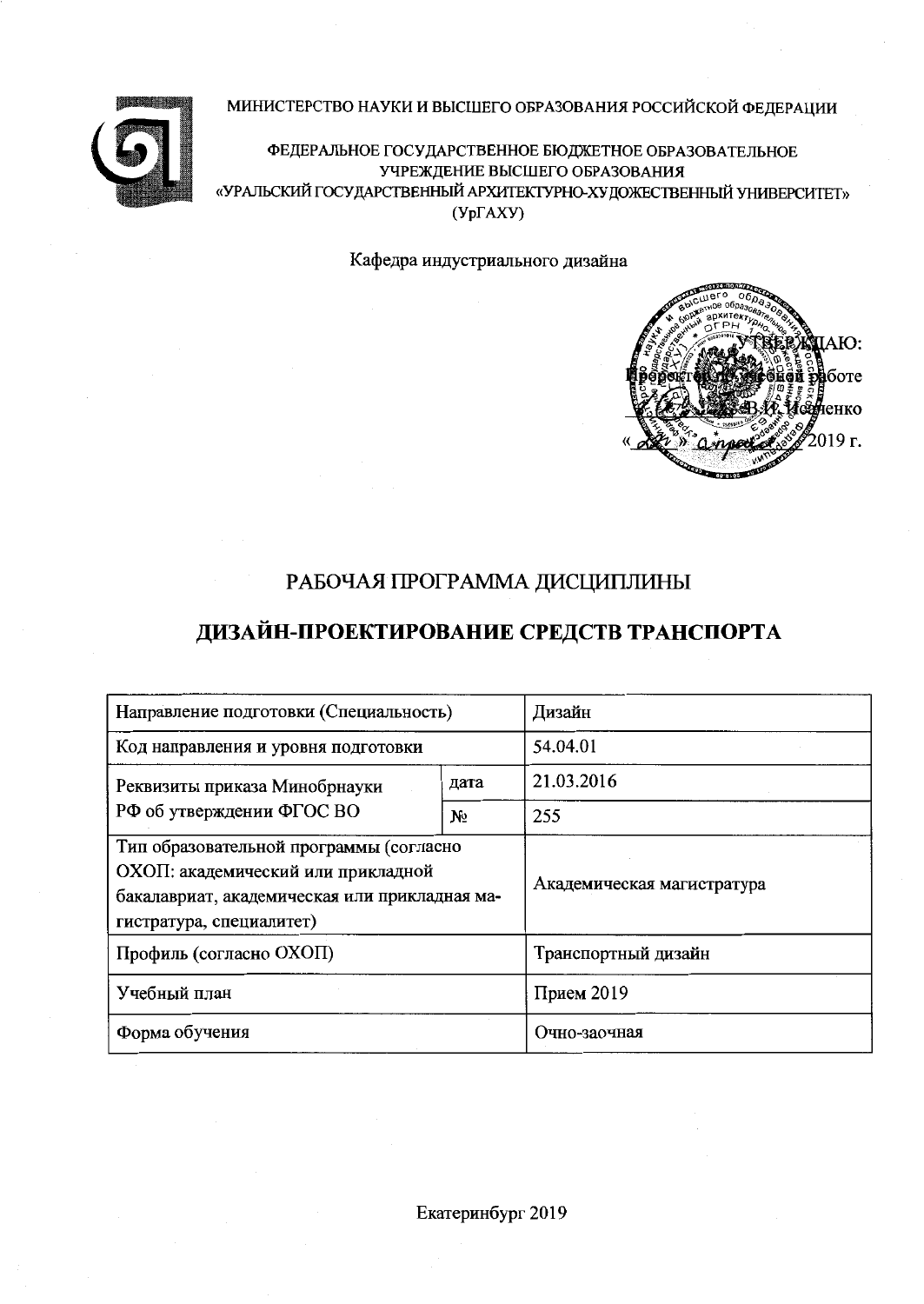## 1. ОБЩАЯ ХАРАКТЕРИСТИКА ДИСЦИПЛИНЫ «ДИЗАЙН-ПРОЕКТИРОВАНИЕ СРЕДСТВ ТРАНСПОРТА»

## 1.1. Место дисциплины в структуре образовательной программы, связи с другими лиспиплинами:

Дисциплина ДИЗАЙН-ПРОЕКТИРОВАНИЕ СРЕДСТВ ТРАНСПОРТА входит в вариативную часть образовательной программы. Курс взаимосвязан с дисциплинами «История и методология дизайн-проектирования», «Методы научно-проектных исследований».

Достигнутый в ходе изучения рассматриваемой части дисциплины уровень профессиональной подготовки необходим для выполнения выпускной квалификационной работы.

#### 1.2. Аннотация содержания дисциплины:

Проектные упражнения по практическому освоению методики проектирования транспорта. Конкурсный дизайн-проект транспортного средства. Дизайн экстерьера, интерьера и интерфейса транспортного средства на основе DNA известных автомобильных брендов. Масштабное макетирование автотранспорта с применением технологий клэй-пластилина, 3D-моделирования и прототипирования.

#### 1.3. Краткий план построения процесса изучения дисциплины:

Процесс изучения дисциплины включает вводные лекции, практические занятия, самостоятельную работу.

Основные формы интерактивного обучения: групповое обсуждение результатов на этапе проектирования; презентация и обсуждение результатов на этапе проектирования; презентация концепции и обсуждение результатов; публичная защита результатов на этапе проектирования; групповое обсуждение портфолио студентов; публичная защита дизайн-проекта. В ходе изучения дисциплины студенты выполняют курсовые упражнения, курсовые проекты, проектные отчеты и макетные и самостоятельную работу.

Форма заключительного контроля при промежуточной аттестации - курсовой проект, зачет с оценкой. Для проведения промежуточной аттестации по дисциплине создан фонд оценочных средств.

Оценка по дисциплине носит интегрированный характер, учитывающий результаты оценивания участия студентов в аудиторных занятиях, качества и своевременности выполнения курсовых упражнений и проектов.

### 1.4. Планируемые результаты обучения по дисциплине

Изучение дисциплины является этапом формирования у студента следующих компетенций:

ОК-2: готовностью действовать в нестандартных ситуациях, нести социальную ответственность за принятые решения

ОПК-3: готовностью использовать на практике умения и навыки в организации научноисследовательских и проектных работ

ОПК-4: способностью вести научную и профессиональную дискуссию

ОПК-9: способностью социального взаимодействия, самоорганизации и самоуправления системно-деятельностного характера, к активному общению в творческой, научной, произ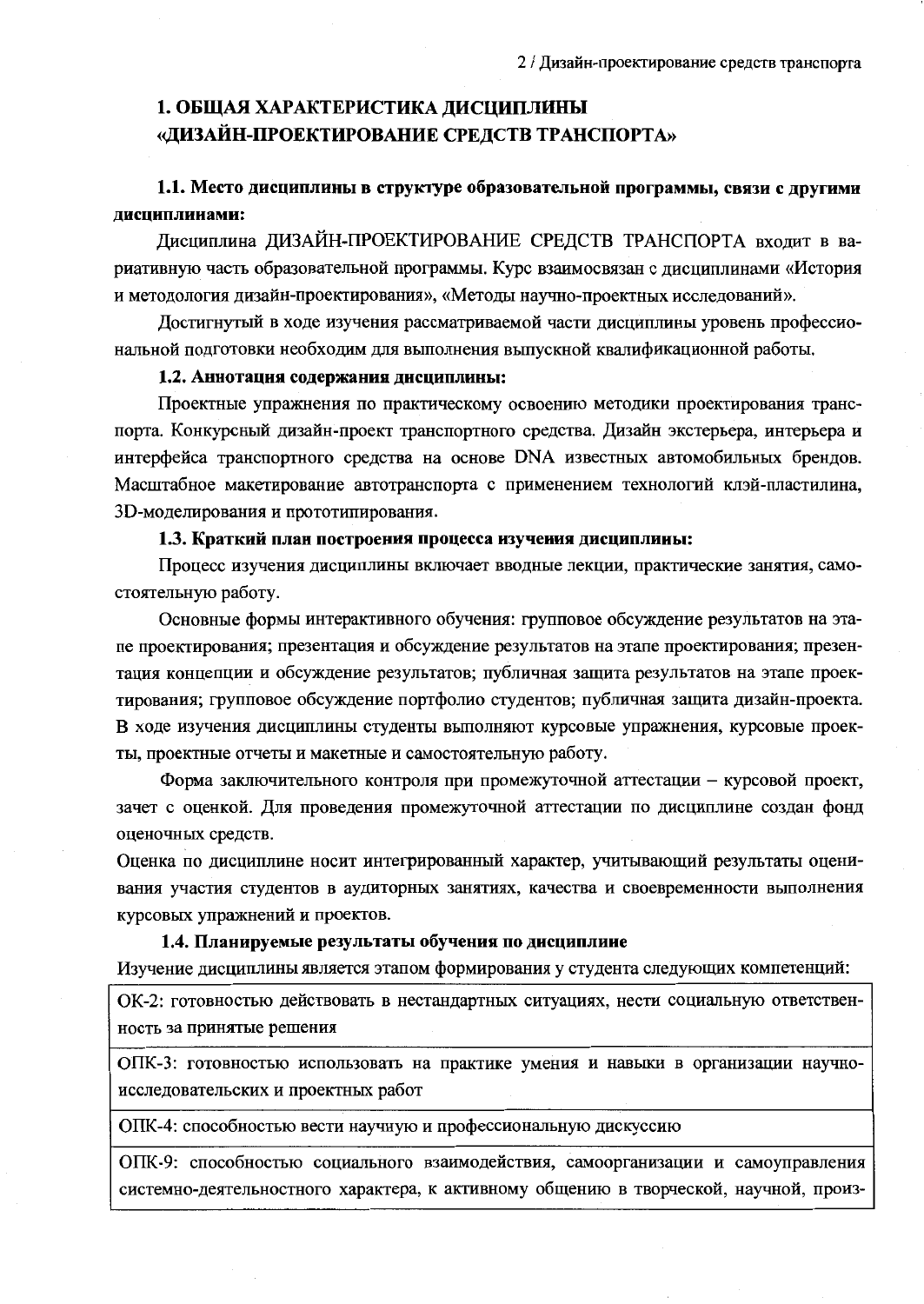водственной и художественной жизни

ОПК-10: готовностью участвовать в творческих мероприятиях (художественных выставках, дизайнерских конкурсах)

ПК-3: обладает наличием комплекса информационно-технологических знаний, умеет эффективно применять новые информационные технологии для решения профессиональных задач и педагогической деятельности; способен к решению задач в учебной и профессиональной деятельности с помощью компьютерной техники; владеет приемами компьютерного мышления; способен к моделированию процессов, объектов и систем используя современные проектные технологии

ПК-5: способен организовать работу творческого коллектива исполнителей; готов к принятию профессиональных и управленческих решений, определению порядка выполнения работ и поиску оптимальных решений при создании продукции с учетом требований качества, надежности и стоимости

ПК-6: готовностью демонстрировать наличие комплекса информационно-технологических знаний, владением приемами компьютерного мышления и способность к моделированию процессов, объектов и систем используя современные проектные технологии для решения профессиональных задач

ПК-7: готовностью к оценке технологичности проектно-конструкторских решений, проведению опытно-конструкторских работ и технологических процессов выполнения изделий, предметов, товаров, их промышленного производства

ПК-8: способностью организовать рабочие места, осуществлять профилактику производственного травматизма и профессиональных заболеваний

ПК-9: владеет методами авторского надзора, имеет целостное представление о проведении процедуры консультационного характера

Планируемый результат изучения дисциплины в составе названных компетенций: формирование у магистров навыков проектной деятельности в транспортном дизайне.

В результате изучения дисциплины обучающийся должен:

Знать и понимать: теорию и методологию проектирования в дизайне; методику разработки проектной идеи, основанную на концептуальном, творческом подходе к решению дизайнерской задачи.

Уметь:

а) Применять знание и понимание проектных методик в дизайне, проекта объектов транспорта, композиционного подхода в моделировании формы.

б) Выносить суждения о результатах научных исследований и проектной практики.

в) Комментировать данные и результаты, связанные с областью изучения коллегам и преподавателю.

Демонстрировать навыки и опыт деятельности с использованием полученных знаний и умений в разработке проектной идеи, основанной на концептуальном, творческом подходе к решению дизайнерской задачи; владеть методами авторского надзора, иметь цело-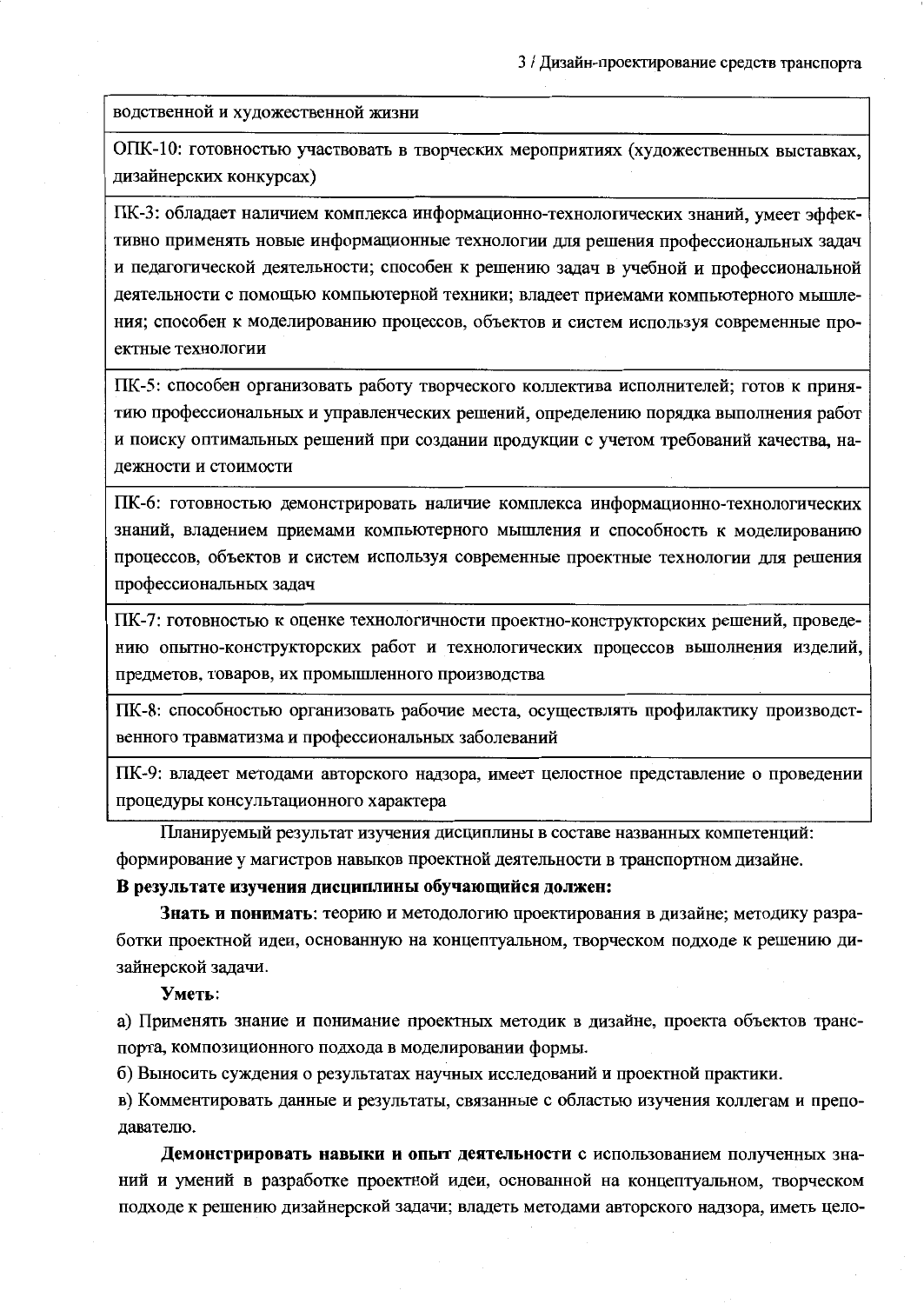## стное представление о проведении процедуры консультационного характера.

|                         |                        |             |                          | занятия    | Аудиторные                              |                          |                              | Самостоятельная работа |                      |                                   |                         |                       |                        |                      |                                    |                                 |                               |                                                             |                                                |
|-------------------------|------------------------|-------------|--------------------------|------------|-----------------------------------------|--------------------------|------------------------------|------------------------|----------------------|-----------------------------------|-------------------------|-----------------------|------------------------|----------------------|------------------------------------|---------------------------------|-------------------------------|-------------------------------------------------------------|------------------------------------------------|
| По семестрам            | Зачетных единиц (з.е.) | Часов (час) | Аудиторные занятия всего | Лекции (Л) | Практические занятия (ПЗ), Семинары (С) | Другие виды занятий (Др) | Самостоятельная работа всего | Курсовой проект (КП)   | Курсовая работа (KP) | Расчетно-графическая работа (PГР) | Графическая работа (ГР) | Расчетная работа (PP) | Pedepar <sub>(P)</sub> | Домашняя работа (ДР) | Творческая работа (эссе, клаузура) | Подготовка к контрольной работе | Подготовка к экзамену, зачету | Другие виды самостоятельных занятий (подготовка к занятиям) | Форма промежуточной аттестации по дисциплине*. |
| $\mathbf{1}$            | $\overline{4}$         | 180         | 72                       |            | 72                                      |                          | 108                          | 54                     |                      |                                   |                         |                       |                        |                      |                                    |                                 |                               | 54                                                          | 30                                             |
| $\mathbf{2}$            | $\overline{4}$         | 144         | 72                       |            | 72                                      |                          | 72                           | 36                     |                      |                                   |                         |                       |                        |                      |                                    |                                 |                               | 36                                                          | 30                                             |
| $\overline{\mathbf{3}}$ | 3                      | 72          | 36                       |            | 36                                      |                          | 36                           | 18                     |                      |                                   |                         |                       |                        |                      |                                    |                                 |                               | 18                                                          | 30                                             |
| Итого                   | 11                     | 396         | 180                      |            | 180                                     |                          | 216                          | 108                    |                      |                                   |                         |                       |                        |                      |                                    |                                 |                               | 108                                                         |                                                |

### 1.5. Объем дисциплины

\*Зачет с оценкой - 30, Зачет - Зач, Экзамен - Экз, Курсовые проекты - КП, Курсовые работы - КР

## 2. СОДЕРЖАНИЕ ДИСЦИПЛИНЫ

| Код<br>раздела,<br>темы | Раздел, тема, содержание дисциплины*                                                                                                                                                                                                                                                              |
|-------------------------|---------------------------------------------------------------------------------------------------------------------------------------------------------------------------------------------------------------------------------------------------------------------------------------------------|
| Раздел 1                | Практическое освоение методики проектирования средств транспорта                                                                                                                                                                                                                                  |
| Тема 1.1                | Сегментирование потребителей транспортных средств. Влияние на дизайн вы-<br>бора существующей конструктивно-компоновочной платформы. Концептуали-<br>зация в транспортном дизайне. Сценарио. Вербальная и визуальная версия про-<br>ектной концепции: Inspiration Board, Story Board, Mood Board. |
| Тема 1.2                | Создание объемно-пространственной композиции транспортного средства с по-<br>мощью ручной графики. Построение формы кузова, элементов интерьера и ин-<br>терфейсов. Графическая разработка пластического решения и выбор финального                                                               |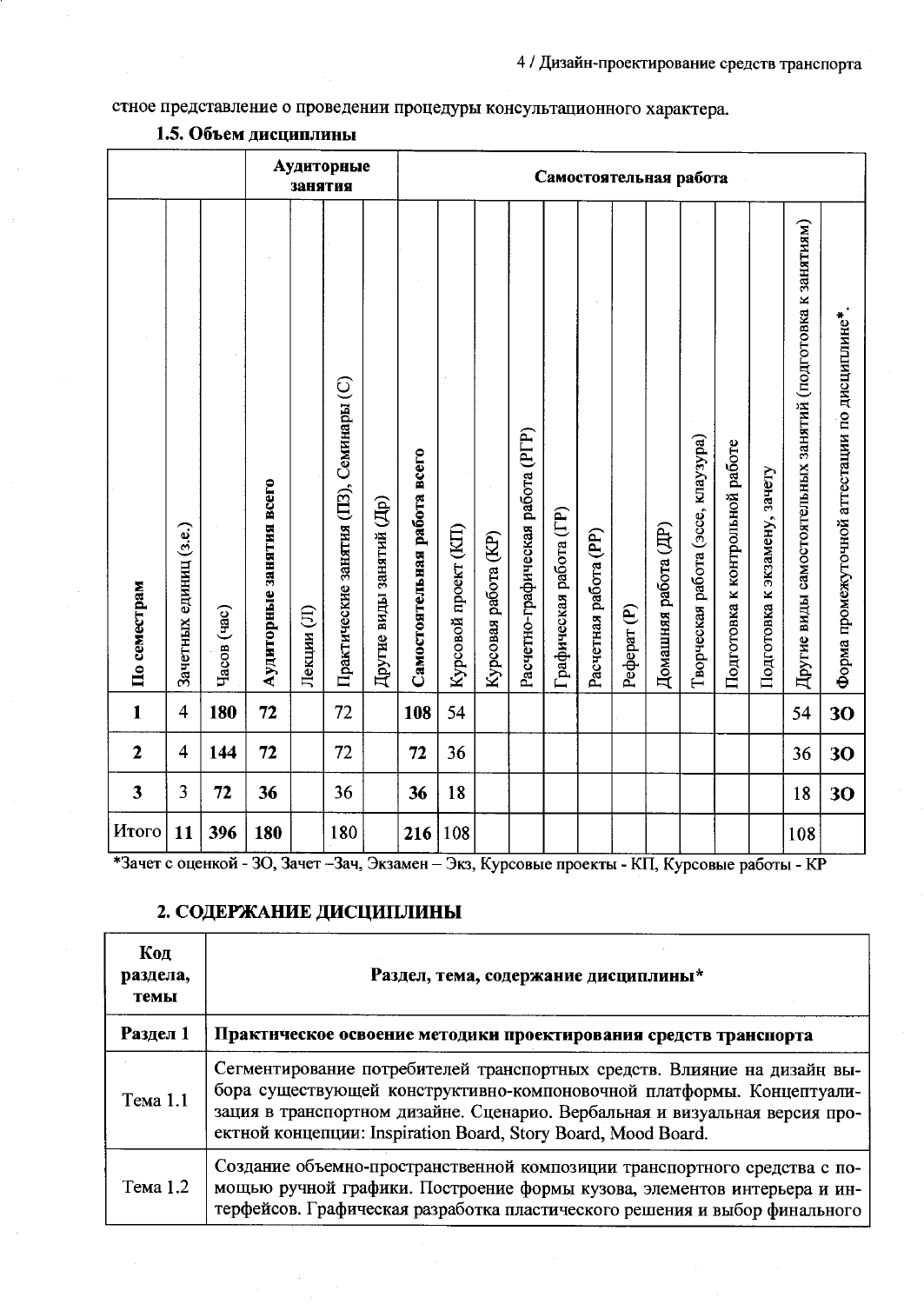| Код<br>раздела,<br>темы | Раздел, тема, содержание дисциплины*                                                                                                                                                                                                                                 |
|-------------------------|----------------------------------------------------------------------------------------------------------------------------------------------------------------------------------------------------------------------------------------------------------------------|
|                         | варианта.                                                                                                                                                                                                                                                            |
| Тема 1.3                | Варианты пластического решения в материале. Освоение технологии изготовле-<br>ния поисковых макетов из клэй-пластилина.                                                                                                                                              |
| Тема 1.4                | Эскизная проработка вариантов компоновочного решения. Схематизация функ-<br>ционального и эргономического решения. Посадочные схемы.                                                                                                                                 |
| Тема 1.5                | Презентационные материалы в транспортном дизайне: сценарио, планшеты, ма-<br>кеты, портфолио.                                                                                                                                                                        |
| Раздел 2                | Конкурсный дизайн-проект автотранспорта                                                                                                                                                                                                                              |
| Тема 2.1                | Выбор и обсуждение темы конкурса. Анализ конкурсного задания. Анализ про-<br>ектной ситуации. Сценарио - Выбор потребителя, Средовой анализ, Требования<br>к объекту проектирования. Разработка Inspiration Board.                                                   |
| Тема 2.2                | Дизайн-предложение по теме конкурсного проекта. 6 вариантов проектного ре-<br>шения. Групповое обсуждение. Выбор варианта для эскизного проекта.                                                                                                                     |
| Тема 2.3                | Эскизный конкурсный дизайн-проект. Доработка варианта в эскизах и компоно-<br>вочно-конструктивных схемах. 3 варианта формообразования. Эргономическое<br>решение. Изготовление масштабных поисковых макетов.                                                        |
| Тема 2.4                | Технический этап дизайн-проекта. Изготовление CAD 3D-модели, технического<br>рисунка, чертежа, планшетной презентации и портфолио.                                                                                                                                   |
| Тема 2.5                | Адаптация проектных материалов для отправки их на конкурс транспортного<br>дизайна.                                                                                                                                                                                  |
| Раздел 3                | Дизайн экстерьера, интерьера и интерфейса транспортного на основе DNA<br>известных автомобильных брендов                                                                                                                                                             |
| Тема 3.1                | Выбор автомобильного бренда. DNA, сегмента транспортного средства и суще-<br>ствующей конструктивно-компоновочной платформы. Тренды в дизайне экс-<br>терьера, интерьера и интерфейса этого бренда. Стилевые аналоги. Inspiration<br>Board, включая Colour And Trim. |
| Тема 3.2                | Эскизная графическая разработка компоновочного решения, экстерьера, интерь-<br>ера и интерфейса.                                                                                                                                                                     |
| Тема 3.3                | Проработка деталей - фары, фонари, дверные ручки, зеркала, колесные диски и<br>малые декоративные элементы с учетом DNA бренда. Поисковое макетирование<br>деталей и узлов в масштабе.                                                                               |
| Тема 3.4                | Разработка САD-модели экстерьера транспортного средства. Цифровая визуали-<br>зация компьютерной модели экстерьера.                                                                                                                                                  |
| Тема 3.5                | Изготовление макетного образца в натуральную величину одной из разработан-<br>ных деталей транспортного средства.                                                                                                                                                    |

### 3. РАСПРЕДЕЛЕНИЕ УЧЕБНОГО ВРЕМЕНИ

3.1. Распределение аудиторных занятни и самостоятельной работы по разделам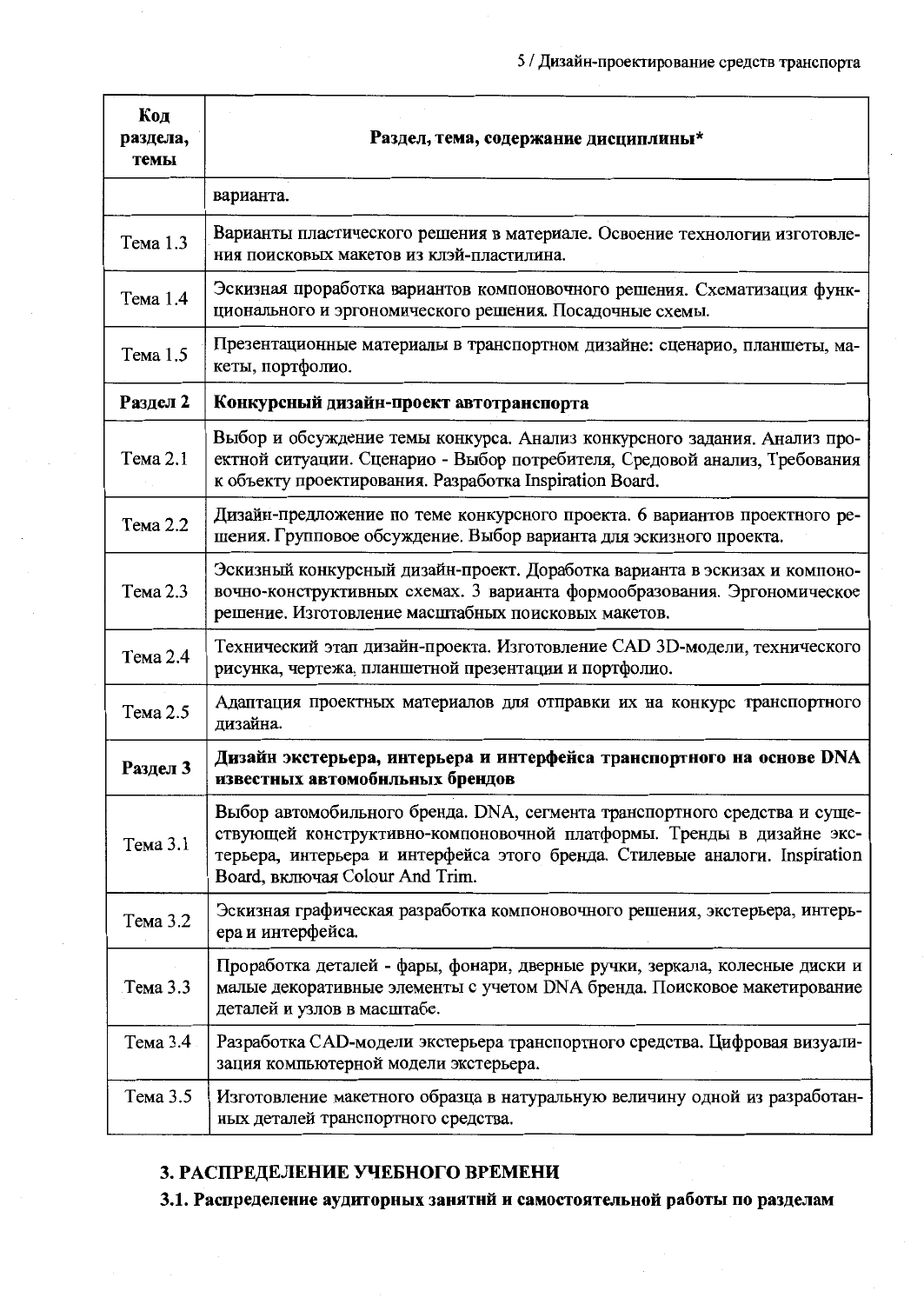### дисциплины

|              |                           |                                                                                                                                                                                                                                                                                                |              |        | Аудиторные<br>занятия (час.)     |                                 |                                                            |
|--------------|---------------------------|------------------------------------------------------------------------------------------------------------------------------------------------------------------------------------------------------------------------------------------------------------------------------------------------|--------------|--------|----------------------------------|---------------------------------|------------------------------------------------------------|
| Семестр      | Неделя семестра           | Раздел дисциплины,<br>тема                                                                                                                                                                                                                                                                     | <b>BCETO</b> | Лекции | Практич.<br>занятия,<br>семинары | Самостоят.<br>работа,<br>(час.) | Оценочные<br>средства                                      |
|              |                           | Раздел 1. Практнческое освоение методики проектирования средств транспорта                                                                                                                                                                                                                     |              |        |                                  |                                 |                                                            |
| 1            | $1-4$                     | Сегментирование<br>потре-<br>бителей<br>транспортных<br>средств. Влияние на ди-<br>зайн выбора существую-<br>щей<br>конструктивно-<br>компоновочной платфор-<br>мы. Концептуализация в<br>транспортном<br>дизайне.<br>Сценарио. Вербальная и<br>визуальная версия<br>про-<br>ектной концепции. | 40           |        | 16                               | 24                              | Клаузура №1<br>Проектное<br>упражнение<br>N <sub>2</sub> 1 |
|              | $5-8$                     | Создание<br>объемно-<br>пространственной компози-<br>ции транспортного средства<br>с помощью ручной графики.<br>Построение формы кузова,<br>элементов интерьера и ин-<br>терфейсов.<br>Графическая<br>разработка<br>пластического<br>решения.                                                  | 40           |        | 16                               | 24                              | Проектное<br>упражнение<br>N <sub>2</sub>                  |
|              | $9-$<br>$1^{\circ}$<br>14 | Варианты<br>пластического<br>решения в материале. Ос-<br>воение технологии изготов-<br>ления поисковых макетов из<br>клэй-пластилина.                                                                                                                                                          | 40           |        | 16                               | 24                              | Проектное<br>упражнение<br>N <sub>2</sub> 3                |
|              | $13-$<br>15               | Эскизная проработка вари-<br>антов компоновочного ре-<br>шения. Схематизация функ-<br>ционального и эргономиче-<br>ского решения.                                                                                                                                                              | 30           |        | 12                               | 18                              | Проектное<br>упражнение                                    |
| $\mathbf{1}$ | 18                        | Презентационные<br>материа-<br>16- лы в транспортном дизайне:<br>сценарио, планшеты, маке-<br>ты, портфолио.                                                                                                                                                                                   | 30           |        | 12                               | 18                              | N <sub>2</sub> 4                                           |
|              |                           | Итого за 1 семестр                                                                                                                                                                                                                                                                             | 180          |        | 72                               | 108                             | Курс. нр.,<br>30                                           |
|              |                           | Раздел 2. Конкурсный дизайн-нроект автотранспорта                                                                                                                                                                                                                                              |              |        |                                  |                                 |                                                            |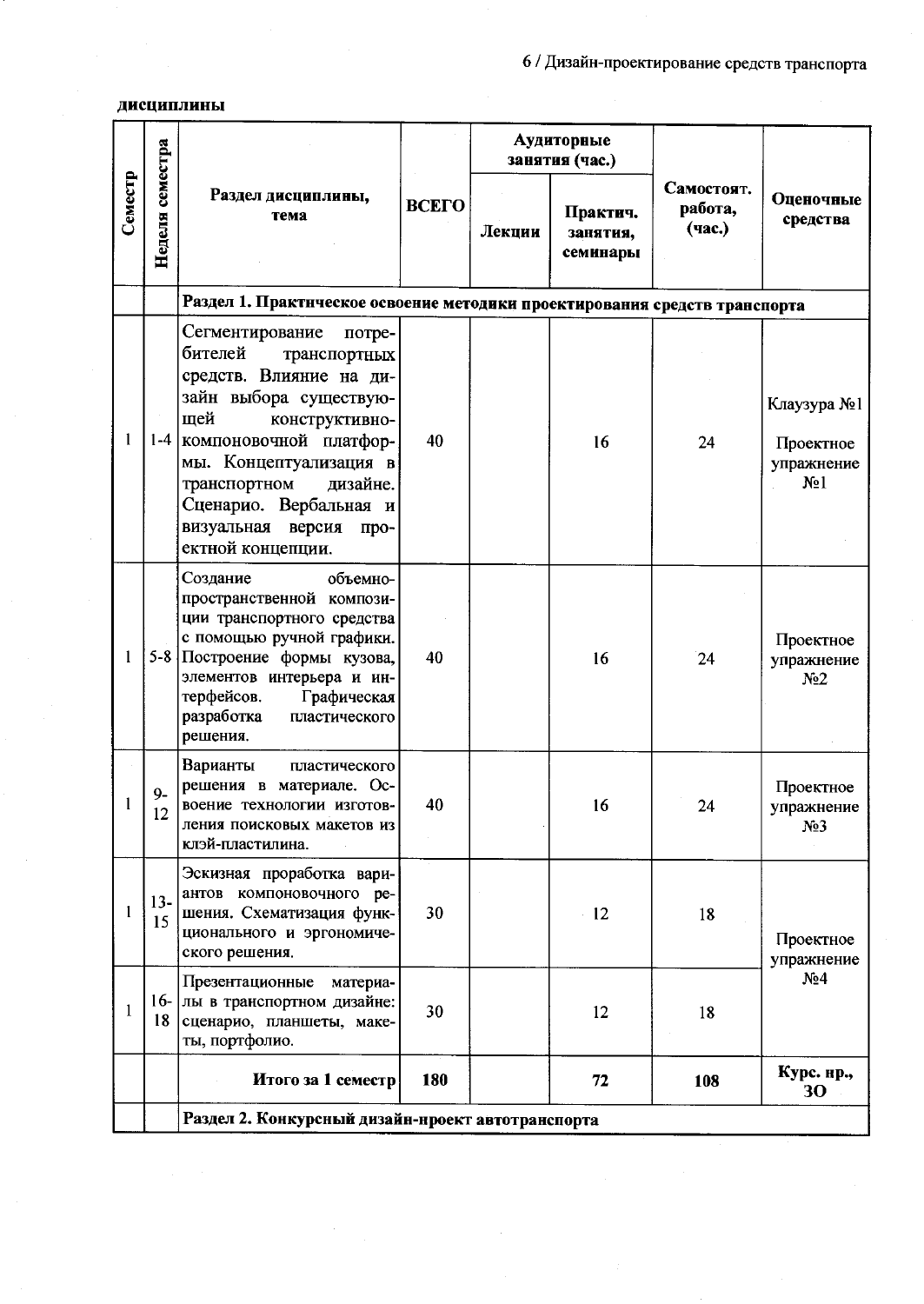|                |                 |                                                                                                                                                                                                                                                             |              |        | Аудиторные<br>занятия (час.)     |                                 |                                            |
|----------------|-----------------|-------------------------------------------------------------------------------------------------------------------------------------------------------------------------------------------------------------------------------------------------------------|--------------|--------|----------------------------------|---------------------------------|--------------------------------------------|
| Семестр        | Неделя семестра | Раздел дисциплины,<br>тема                                                                                                                                                                                                                                  | <b>BCETO</b> | Лекции | Практич.<br>занятия,<br>семинары | Самостоят.<br>работа,<br>(час.) | Оценочные<br>средства                      |
| $\overline{c}$ | $1 - 2$         | Выбор и обсуждение темы<br>конкурса. Анализ конкурс-<br>ного задания. Анализ про-<br>ектной ситуации - Сценарио<br>«Выбор потребителя». Раз-<br>paбorka Inspiration Board.                                                                                  | 16           |        | 8                                | 8                               | Клаузура №2                                |
| $\overline{2}$ | $3-6$           | Дизайн-предложение по те-<br>ме конкурсного проекта. 6<br>вариантов проектного реше-<br>ния. Групповое обсуждение.<br>Выбор варианта для эскиз-<br>ного проекта.                                                                                            | 32           |        | 16                               | 16                              | Проектное<br>упражнение<br>N <sub>25</sub> |
| $\mathbf{2}$   | $7-$<br>10      | Эскизный конкурсный ди-<br>зайн-проект. Доработка ва-<br>рианта в эскизах и компоно-<br>вочно-конструктивных схе-<br>мах. 3 варианта формообра-<br>Эргономическое<br>зования.<br>Изготовление<br>решение.<br>масштабных поисковых ма-<br>кетов.             | 12           |        | 12                               | 16                              | Проектное<br>упражнение<br>N <sub>26</sub> |
| 2              |                 | Технический этап дизайн-<br>проекта. Изготовление CAD<br>11-3 D-модели,<br>технического<br>16 рисунка, чертежа, планшет-<br>ной презентации и портфо-<br>лио.                                                                                               | 48           |        | 24                               | 24                              | Проектное<br>упражнение<br>N <sub>2</sub>  |
| $\overline{2}$ |                 | Адаптация проектных мате-<br>17- риалов для отправки их на<br>18 конкурс транспортного ди-<br>зайна.                                                                                                                                                        | 16           |        | 8                                | 8                               |                                            |
|                |                 | Итого за 2 семестр                                                                                                                                                                                                                                          | 144          |        | 72                               | 72                              | Курс. пр.,<br>30                           |
|                |                 | Раздел 3. Дизайн экстерьера, интерьера и интерфейса транспортного средства иа осно-<br>ве DNA известных автомобильных брендов                                                                                                                               |              |        |                                  |                                 |                                            |
| 3              |                 | автомобильного<br>Выбор<br>бренда.<br>DNA,<br>сегмента<br>транспортного средства и<br>существующей<br>конструк-<br>1-3 тивно-компоновочной плат-<br>формы. Тренды в дизайне<br>экстерьера, интерьера и ин-<br>терфейса этого бренда. Сти-<br>левые аналоги. | 12           |        | 6                                | 6                               | Клаузура №3                                |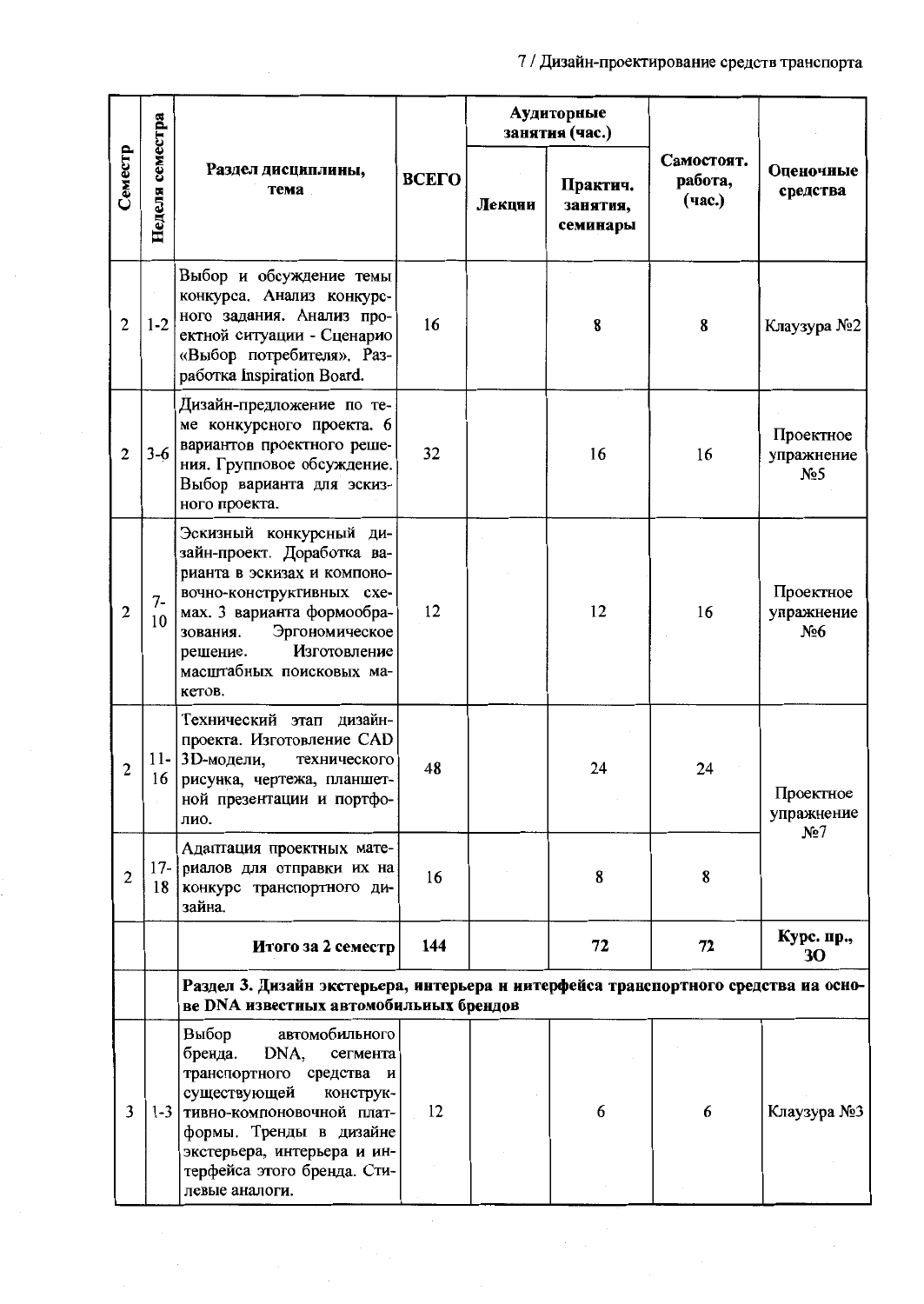|         |                    |                                                                                                                                              |       |        | Аудиторные<br>занятия (час.)     |                                 |                                              |
|---------|--------------------|----------------------------------------------------------------------------------------------------------------------------------------------|-------|--------|----------------------------------|---------------------------------|----------------------------------------------|
| Семестр | семестра<br>Неделя | Раздел дисциплины,<br>тема                                                                                                                   | ВСЕГО | Лекции | Практич.<br>занятия,<br>семинары | Самостоят.<br>работа,<br>(час.) | Оценочные<br>средства                        |
| 3       | $4-6$              | Эскизная графическая раз-<br>работка<br>компоновочного<br>решения,<br>экстерьера,<br>ИН-<br>терьера и интерфейса.                            | 12    |        | 6                                | 6                               | Проектное<br>упражнение<br>$N_28$            |
| 3       | $7 -$<br>10        | Проработка деталей - фары,<br>фонари, дверные ручки, зер-<br>кала, колесные диски и ма-<br>лые декоративные элементы<br>с учетом DNA бренда. | 16    |        | 8                                | 8                               | Проектное<br>упражнение<br>N <sub>2</sub> 9  |
| 3       | $11-$<br>14        | Разработка<br>САD-модели<br>экстерьера<br>транспортного<br>средства. Цифровая визуа-<br>лизация компьютерной мо-<br>дели экстерьера.         | 16    |        | 8                                | 8                               | Проектное<br>упражнение<br>N <sub>2</sub> 10 |
| 3       | $15 -$<br>18       | Изготовление макетного об-<br>разца в натуральную вели-<br>чину одной из разработан-<br>ных деталей транспортного<br>средства.               | 16    |        | 8                                | 8                               | Проектное<br>упражнение<br>N <sub>2</sub> 11 |
|         |                    | Итого за 3 семестр                                                                                                                           | 72    |        | 36                               | 36                              | Курс. пр.,<br>30                             |
|         |                    | Итого за 1 курс                                                                                                                              | 396   |        | 180                              | 216                             |                                              |

#### 3.2. Другие виды занятий

Не предусмотрено

#### 3.3. Мероприятия самостоятельной работы и текущего контроля

### 3.3.1. Примерный перечень тем курсовых проектов (курсовых работ)

1 семестр - Комплексное проектирование транспортного средства.

2 семестр – Конкурсный проект автотранспорта.

3 семестр - Дизайн экстерьера, интерьера и интерфейса транспортного средства на основе автомобильного бренда.

### 3.3.2. Примерный перечень тем расчетно-графических работ

Не предусмотрено

### 3.3.3. Примерный перечень тем графических работ

Не предусмотрено

#### 3.3.4. Примерный перечень тем расчетных работ (программных продуктов)

Не предусмотрено

3.3.5. Примерный перечень тем рефератов (эссе, творческих работ)

Не предусмотрено

3.3.6. Примерный перечень тем практических домашних работ

Не предусмотрено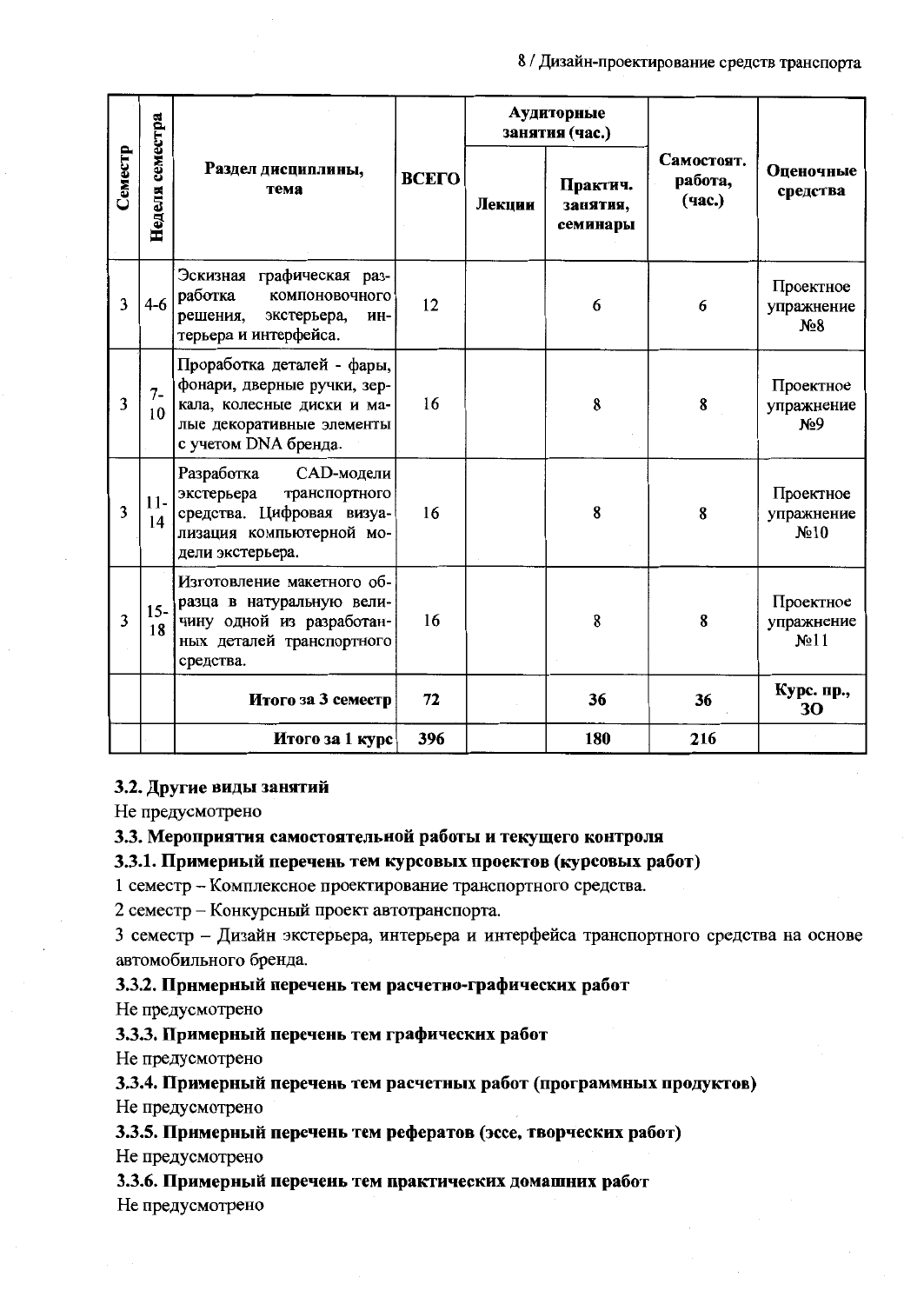#### 3.3.7. Примерная тематика контрольных работ

### Не предусмотрено

### 3.3.8. Примерная тематика клаузур

Начальные клаузуры по тематике курсовых проектов в семестрах.

|                                         |                             |                |                             |           |                  | Активные методы обучения     |                                |                     | Дистанционные<br><b>Технологии</b><br>и электронное обучение |                                    |                             |                                              |                                            |                                      |
|-----------------------------------------|-----------------------------|----------------|-----------------------------|-----------|------------------|------------------------------|--------------------------------|---------------------|--------------------------------------------------------------|------------------------------------|-----------------------------|----------------------------------------------|--------------------------------------------|--------------------------------------|
| Код<br>раздела, те-<br>МЫ<br>дисциплины | Индивидуальные консультации | Вводные лекции | игра<br>Деловая или ролевая | Портфолно | Работа в команде | Метод развивающей кооперации | система<br>Балльно-рейтинговая | mdALIII<br>Мозговой | Сетевые учебные курсы                                        | Виртуальные практикумы и тренажеры | Вебинары и видеоконференции | семинары<br>Ħ<br>Асинхронные web-конференции | разработка контента<br>Совместная работа и | Компьютерная практика проектирования |
| Раздел 1                                | $\ddot{}$                   | $\ddot{}$      |                             | $\ddag$   | $\ddot{}$        |                              |                                | $+$                 |                                                              |                                    |                             |                                              | $+$                                        | $\ddot{}$                            |
| Раздел 2                                | $+$                         | $\ddot{}$      |                             | $+$       | $\ddot{}$        |                              |                                | $\ddot{}$           |                                                              |                                    |                             |                                              | $\ddot{}$                                  | $\boldsymbol{+}$                     |
| Раздел 3                                | $\ddot{}$                   | $\ddot{}$      |                             | $\ddag$   | $\ddot{}$        |                              |                                | $\ddot{}$           |                                                              |                                    |                             |                                              | $\ddot{}$                                  | $\ddot{}$                            |

### 4. ПРИМЕНЯЕМЫЕ ТЕХНОЛОГИИ ОБУЧЕНИЯ

### 5. УЧЕБНО-МЕТОДИЧЕСКОЕ И ИНФОРМАЦИОННОЕ ОБЕСПЕЧЕНИЕ ДИСЦИПЛИНЫ

#### 5.1. Рекомендуемая литература

#### 5.1.1. Основная литература

1. Архитектурно-дизайнерское проектирование. Специфика средового творчества (предпосылки, методика, технологии) : учеб. пособие / В. Т. Шимко [и др.]. - М. : Архитектура-С, 2016. - 240 с.

2. Базилевский А. А. Дизайн. Технология. Форма: учеб. пособие / Базилевский А. А., Барышева В. Е. – М. : Архитектура-С, 2010. – 248 с. – Гриф УМО.

#### 5.1.2. Дополнительная литература

1. Ульрих, К. Промышленный дизайн: Создание и производство продукта / пер. с англ. М. Лебедева; под. общ. ред. А. Матвеева. - М. : Вершина, 2007. - 448 с.

2. Лидвелл, У. Универсальные принципы дизайна / Уильям Лидвелл, Критина Холден, Джилл Батлер; авт. предисл. Кимберли Элам; пер. А. Мороза. - СПб. : Питер, 2012. - 272 с. 3. Мартин, Б. Универсальные методы дизайна / Б. Мартин, Б. Ханингтон; пер. с англ. Е. Кармановой, А. Мороза. - СПб. : Питер, 2014. - 208 с.

4. Шервин, Д. Креативная мастерская: 80 творческих задач дизайнера / Дэвид Шервин; пер.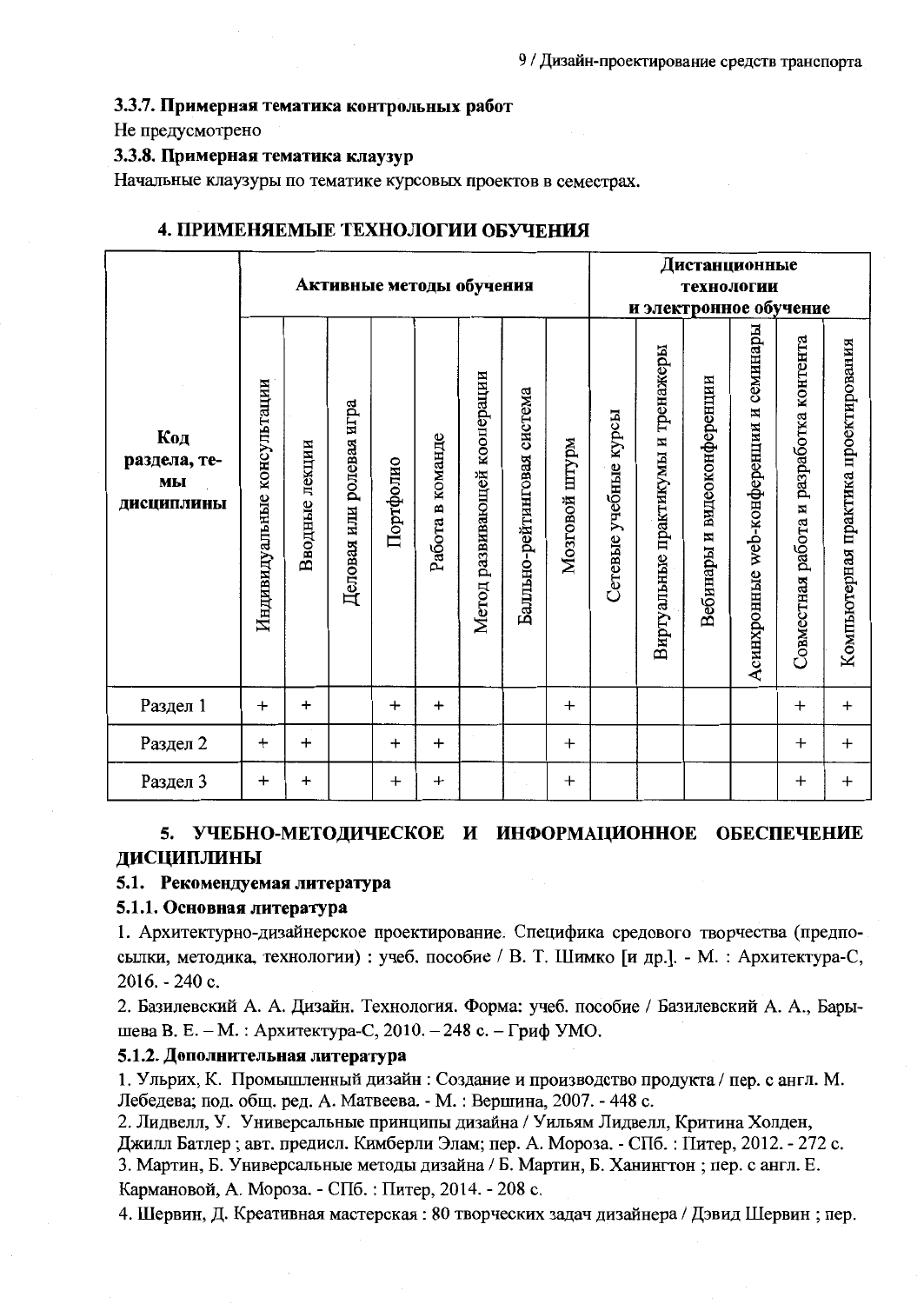с англ. С. Силинского. - СПб. : Питер, 2013. - 240 с.

5. Заёнчик В. М. Основы творческо-конструкторской деятельности: предметная среда и дизайн: учебник / В. М. Заёнчик, А. А. Карачев, В. Е. Шмелев. - М.: Академия, 2006. - 320 с. 5.2. Учебно-методнческое обеспечение для самостоятельной работы Не используются.

5.3. Перечень ннформационных технологий, используемых при осуществлении образовательного процесса по днецнплине, включая перечень программного обеспечения и информационных справочных систем

#### Доступность для Тип ПО Название Источник студентов Прикладное ПО Adobe Illustrator Лицензионная программа Графический пакет Прикладное ПО Adobe Photoshop Лицензионная программа Графический пакет Доступно в компьютерном CorelDRAW Прикладное ПО Лицензионная программа классе и в ауди-Graphics Suite Графический пакет ториях для са-Прикладное ПО мостоятельной **SolidWorks** Лицензионная программа **CATIP** работы в УрГА-XY Autodesk 3D Прикладное ПО Лицензионная программа **Studio Max Design** 3D-моделирование Microsoft Прикладное ПО Лицензионная программа Операционная система Windows

#### 5.3.1. Перечень программного обеспечения

### 5.3.2. Базы данных, информационно-справочные и поисковые системы

1. Университетская библиотека. Режим доступа: http://biblioclub.ru/

2. Глазычев, В.Л. Дизайн как он есть. - М.: Европа, 2006.

3. Старикова, Ю.С. Основы дизайна. Конспект лекций. Учебное пособие. - М.: А-Приор, 2011.

«КонсультантПлюс». Режим доступа: 4. Справочная правовая система http://www.consultant.ru/

5. Справочная правовая система «Гарант». Режим доступа: http://garant.ru

6. Научная электронная библиотека. Режим доступа: https://elibrary.ru/

7. Электронно-библиотечная система «ZNANIUM.COM». Режим доступа: http:// znanium.com

8. Электронная библиотечная система «ЭБС ЮРАЙТ». Режим доступа: https://biblio-online.ru/

9. Электронно-библиотечная система Издательства Лань (ЭБС). Режим доступа: https://e.lanbook.com/

### 6. МЕТОДИЧЕСКИЕ УКАЗАНИЯ ДЛЯ ОБУЧАЮЩИХСЯ ПО ОСВОЕНИЮ ДИСЦИПЛИНЫ

#### Студент обязан:

1) знать: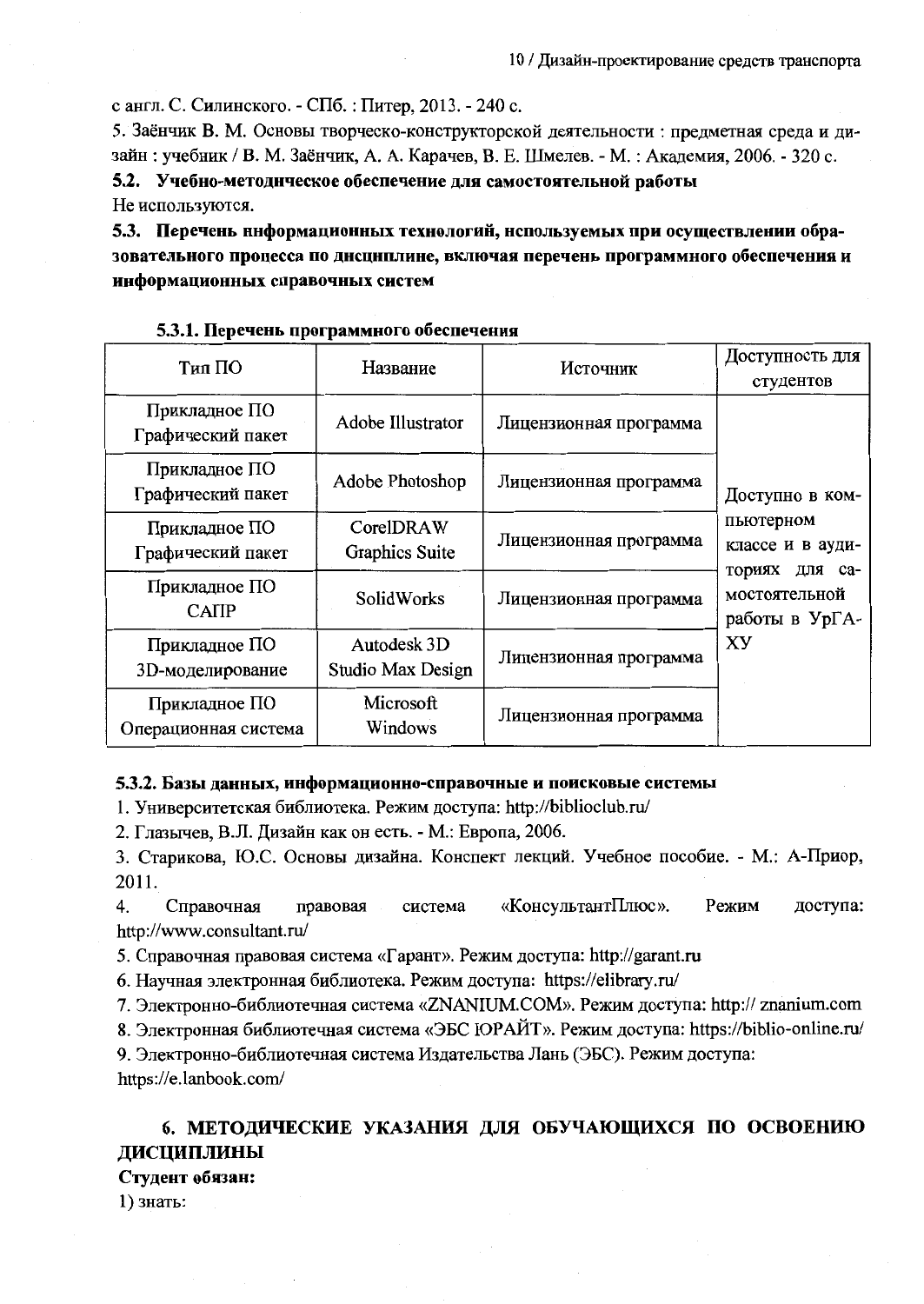- график учебного процесса по дисциплине (календарный план аудиторных занятий и планграфик самостоятельной работы);

- порядок формирования итоговой оценки по дисциплине;

(преподаватель на первом занятии по дисциплине знакомит студентов с перечисленными организационно-методическими материалами);

2) посещать все виды аудиторных занятий (преподаватель контролирует посещение всех видов занятий), вести самостоятельную работу по дисциплине, используя литературу, рекомендованную в рабочей программе дисциплины и преподавателем (преподаватель передает список рекомендуемой литературы студентам);

3) готовиться и активно участвовать в аудиторных занятиях, используя рекомендованную литературу и методические материалы;

4) своевременно и качественно выполнять все виды аудиторных и самостоятельных работ, предусмотренных графиком учебного процесса по дисциплине (преподаватель ведет непрерывный мониторинг vчебной деятельности студентов);

5) в случае возникновения задолженностей по текущим работам своевременно до окончания семестра устранить их, выполняя недостающие или исправляя не зачтенные работы, предусмотренные графиком учебного процесса (преподаватель на основе данных мониторинга учебной деятельности своевременно предупреждает студентов о возникших задолженностях и необходимости их устранения).

#### 7. МАТЕРИАЛЬНО-ТЕХНИЧЕСКОЕ ОБЕСПЕЧЕНИЕ ДИСЦИПЛИНЫ

Для проведения занятий используется аудитория с учебной мебелью (столы, стулья), соответствующей количеству студентов. Аудитория оснащена компьютерной и мультимедийной техникой.

### 8. ФОНД ОЦЕНОЧНЫХ СРЕДСТВ ДЛЯ ПРОВЕДЕНИЯ ПРОМЕЖУТОЧНОЙ **АТТЕСТАЦИИ**

Фонд оценочных средств предназначен для оценки:

1) Соответствия фактически достигнутых каждым студентом результатов изучения дисциплины результатам, запланированным в формате дескрипторов «знать, уметь, иметь навыки» (п.1.4) и получения интегрированной оценки по дисциплине;

2) Уровня формирования элементов компетенций, соответствующих этапу изучения дисциплины.

### 8.1. КРИТЕРИИ ОЦЕНИВАНИЯ РЕЗУЛЬТАТОВ КОНТРОЛЬНО-ОЦЕНОЧНЫХ МЕРОПРИЯТИЙ ТЕКУЩЕЙ И ПРОМЕЖУТОЧНОЙ АТТЕСТАЦИИ ПО ДИСЦИП-ЛИНЕ

8.1.1. Уровень формирования элементов компетенций, соответствующих этапу изучения дисциплины, оценивается с использованием следующих критериев и шкалы оценок\*

| Критерии             | Шкала оценок |                                           |  |  |
|----------------------|--------------|-------------------------------------------|--|--|
| Оценка по дисциплине |              | Уровень освоения элементов<br>компетенций |  |  |
| I Отлично            | Зачтено      | Высокий                                   |  |  |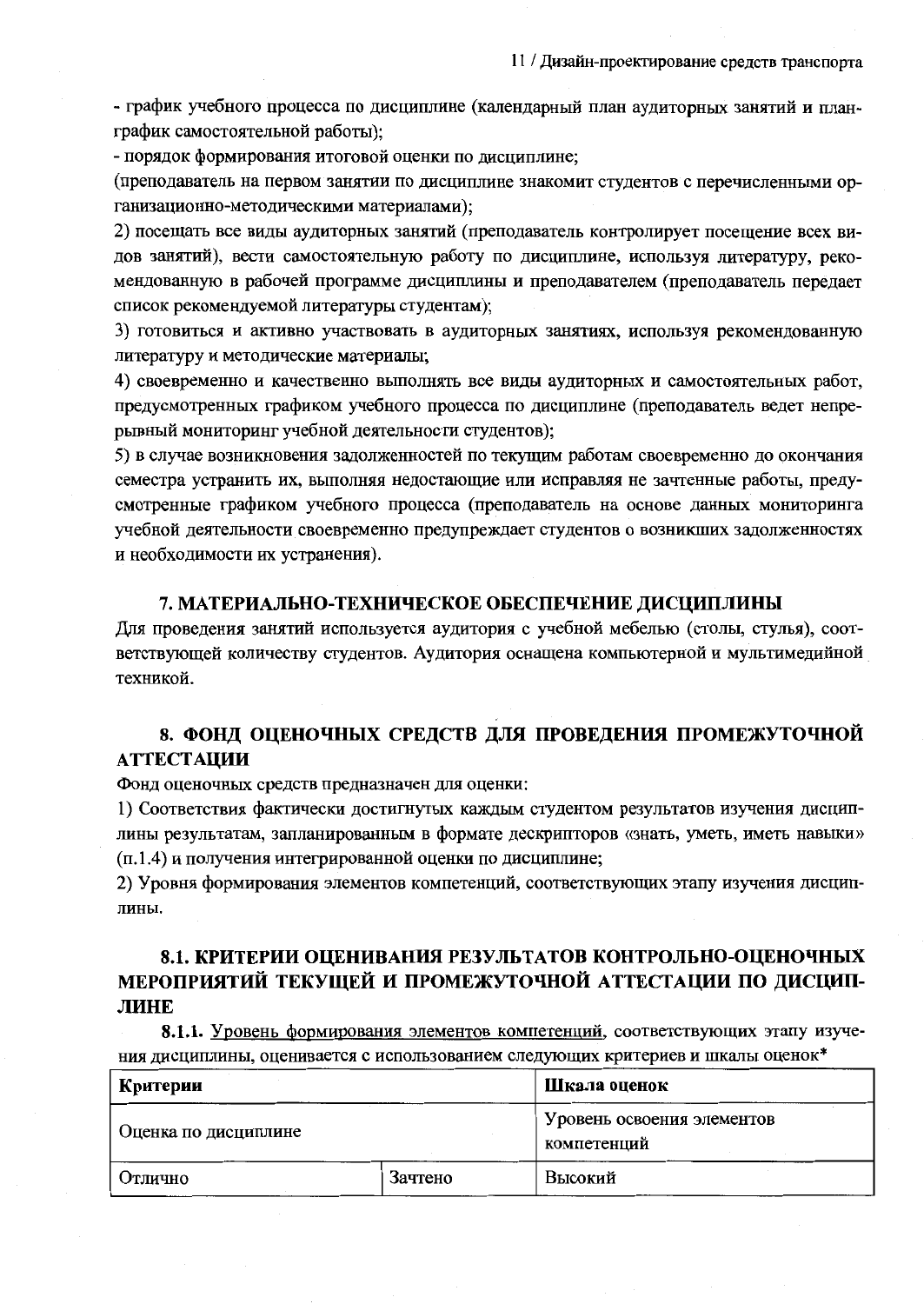| Критерии            |            | Шкала оценок        |
|---------------------|------------|---------------------|
| Хорошо              |            | Повышенный          |
| Удовлетворительно   |            | Пороговый           |
| Неудовлетворительно | Не зачтено | Элементы не освоены |

\*) Описание критериев см. Приложение 1.

8.1.2. Промежуточная аттестация по дисциплине представляет собой комплексную оценку, определяемую уровнем выполнения всех запланированных контрольно-оценочных мероприятий (КОМ). Используемый набор КОМ имеет следующую характеристику:

### 1 семестр

| N <sub>2</sub><br>$\Pi/\Pi$ | Форма КОМ                                                                           | Состав КОМ                            |
|-----------------------------|-------------------------------------------------------------------------------------|---------------------------------------|
| 1.                          | Посещение аудиторных занятий                                                        | -                                     |
| 2.                          | Выполнение курсового проекта «Комплексное проектирование<br>транспортного средства» | Клаузура<br>4 проектных<br>упражнения |

Характеристика состава заданий КОМ приведена в разделе 8.3.

### 2 семестр

| $N_2$<br>n/п | Форма КОМ                                                            | Состав КОМ                            |
|--------------|----------------------------------------------------------------------|---------------------------------------|
| 1.           | Посещение аудиторных занятий                                         | $\overline{\phantom{0}}$              |
| 2.           | Выполнение курсового проекта «Конкурсный проект автотранс-<br>порта» | Клаузура<br>3 проектных<br>упражнения |

Характеристика состава заданий КОМ приведена в разделе 8.3.

#### 3 семестр

| N <sub>2</sub><br>$\mathbf{u}/\mathbf{n}$ | Форма КОМ                                                                                                                            | Состав КОМ                              |
|-------------------------------------------|--------------------------------------------------------------------------------------------------------------------------------------|-----------------------------------------|
|                                           | Посещение аудиторных занятий                                                                                                         |                                         |
| 2.                                        | Выполнение курсового проекта «Дизайн экстерьера, интерьера и интер-<br>фейса транспортного средства на основе автомобильного бренда» | Клаузура<br>4 проектных уп-<br>ражнения |

Характеристика состава заданий КОМ приведена в разделе 8.3.

8.1.3. Оценка знаний, умений и навыков, продемонстрированных студентами при выполнении отдельных контрольно-оценочных мероприятий и оценочных заданий, входящих в их состав, осуществляется с применением следующей шкалы оценок и критериев:

| Уровни оценки<br>достижений<br>студента | Критерии<br>для определения уровня достижений | Шкала оценок |
|-----------------------------------------|-----------------------------------------------|--------------|
| (оценки)                                | Выполненное оценочное задание:                |              |
| Высокий (В)                             | соответствует требованиям*, замечаний нет     | Отлично (5)  |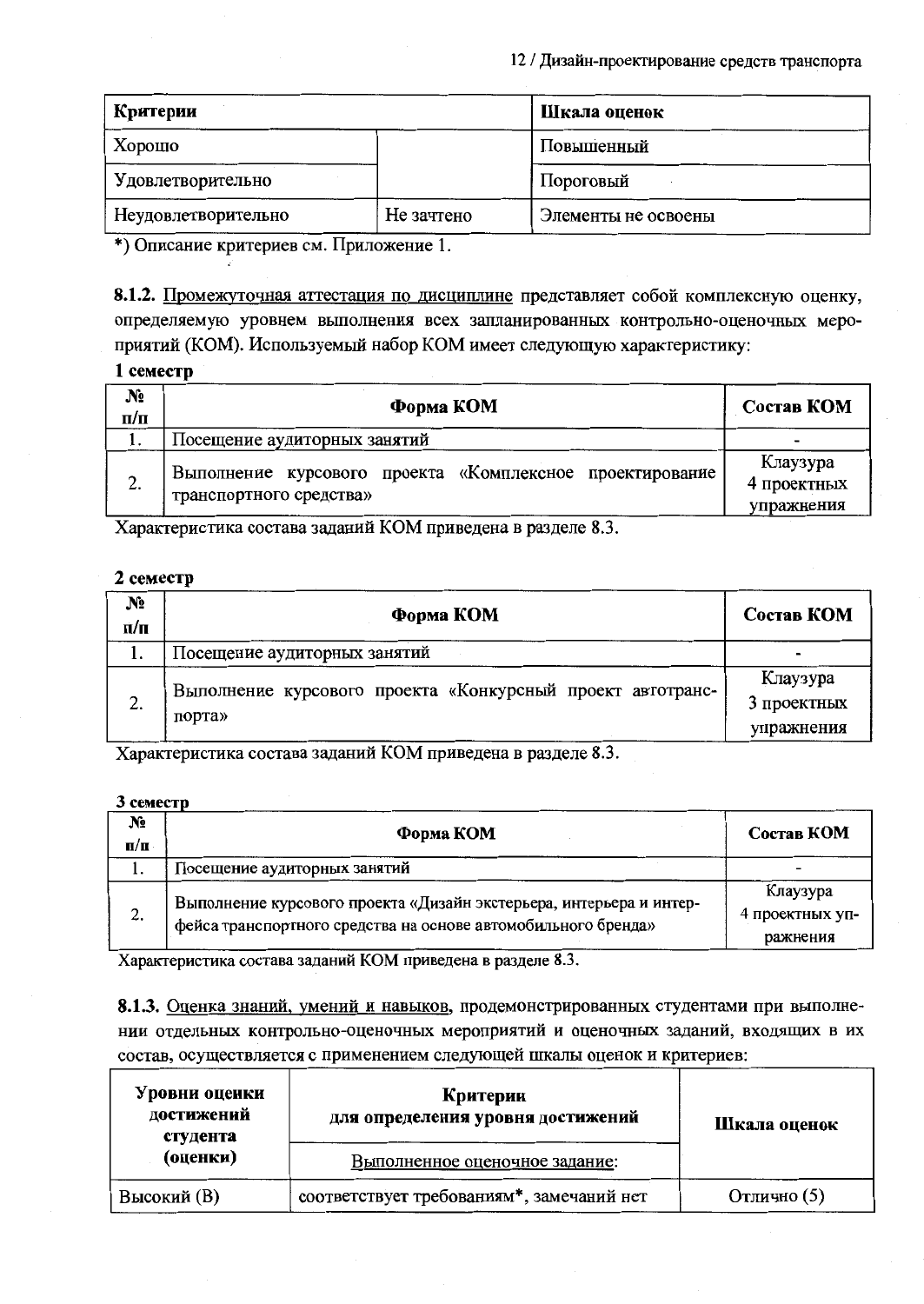| Уровни оценки<br>достижений<br>студента | Критерии<br>для определения уровия достижений                                                        | Шкала оценок              |  |
|-----------------------------------------|------------------------------------------------------------------------------------------------------|---------------------------|--|
| (оценки)                                | Выполненное оценочное задание:                                                                       |                           |  |
| Средний (С)                             | соответствует требованиям*, имеются замеча-<br>ния, которые не требуют обязательного устра-<br>нения | Хорошо $(4)$              |  |
| Пороговый $(\Pi)$                       | не в полной мере соответствует требованиям*,<br>есть замечания                                       | Удовлетворительно         |  |
| Недостаточный (H)                       | не соответствует требованиям*, имеет суще-<br>ственные ошибки, требующие исправления                 | Неудовлетворительно       |  |
| Нет результата (O)                      | не выполнено или отсутствует                                                                         | Оценка<br>не выставляется |  |

\*) Требования и уровень достижений студентов (соответствие требованиям) по каждому контрольнооценочному мероприятию определяется с учетом критериев, приведенных в Приложении 1.

### 8.2. КРИТЕРИИ ОЦЕНИВАНИЯ РЕЗУЛЬТАТОВ ПРОМЕЖУТОЧНОЙ АТТЕ-СТАЦИИ ПРИ ИСПОЛЬЗОВАНИИ НЕЗАВИСИМОГО ТЕСТОВОГО КОНТРОЛЯ

При проведении независимого тестового контроля как формы промежуточной аттестации применяется методика оценивания результатов, предлагаемая разработчиками тестов.

### 8.3. ОЦЕНОЧНЫЕ СРЕДСТВА ДЛЯ ПРОВЕДЕНИЯ ТЕКУЩЕЙ И ПРОМЕЖУ-ТОЧНОЙ АТТЕСТАЦИИ

### 8.3.1. Перечень тематики клаузуры и проектных заданий для курсового проекта 1 семестра по теме «Комплексное проектирование транспортиого средства».

Клаузура №1. Формат А3.

- Инновационное экологическое транспортное средство.

- Автономный электротранспорт для каршеринга.

- Автономный роботизированный общественный транспорт.

Проектное упражнение №1. Разработать проектные схемы Сценарио: Story Board - выбор сегмента потребителей, предпроектное исследование; Mood Board - цвето-пластическая композиция; Inspiration Board - прямые и косвенные, стилевые аналоги, DNA бренда. Формат  $A3.$ 

Проектное упражнение №2. Выполнить ручные графические рисунки эскизного поиска формы кузова, интерьера и интерфейса. 3 варианта. Формат А3.

Проектное упражнение №3. Освоение технологии изготовления поисковых макетов из клэй-пластилина. Изготовить поисковый макет в М 1:10.

Проектное упражнение №4. Разработать проектное портфолио-альбом. Формат А3.

- Эскиз 2 презентационных планшетов размером 600х800 мм.

- Проектные 3 схемы.

- Цифровые фотографии макетного образца.

- Ручная проектная графика.

8.3.2. Перечень тематики клаузуры и проектных заданий курсового проекта 2 семестра по теме «Конкурсный дизайи-проект автотранспорта».

Клаузура №2. Формат А3.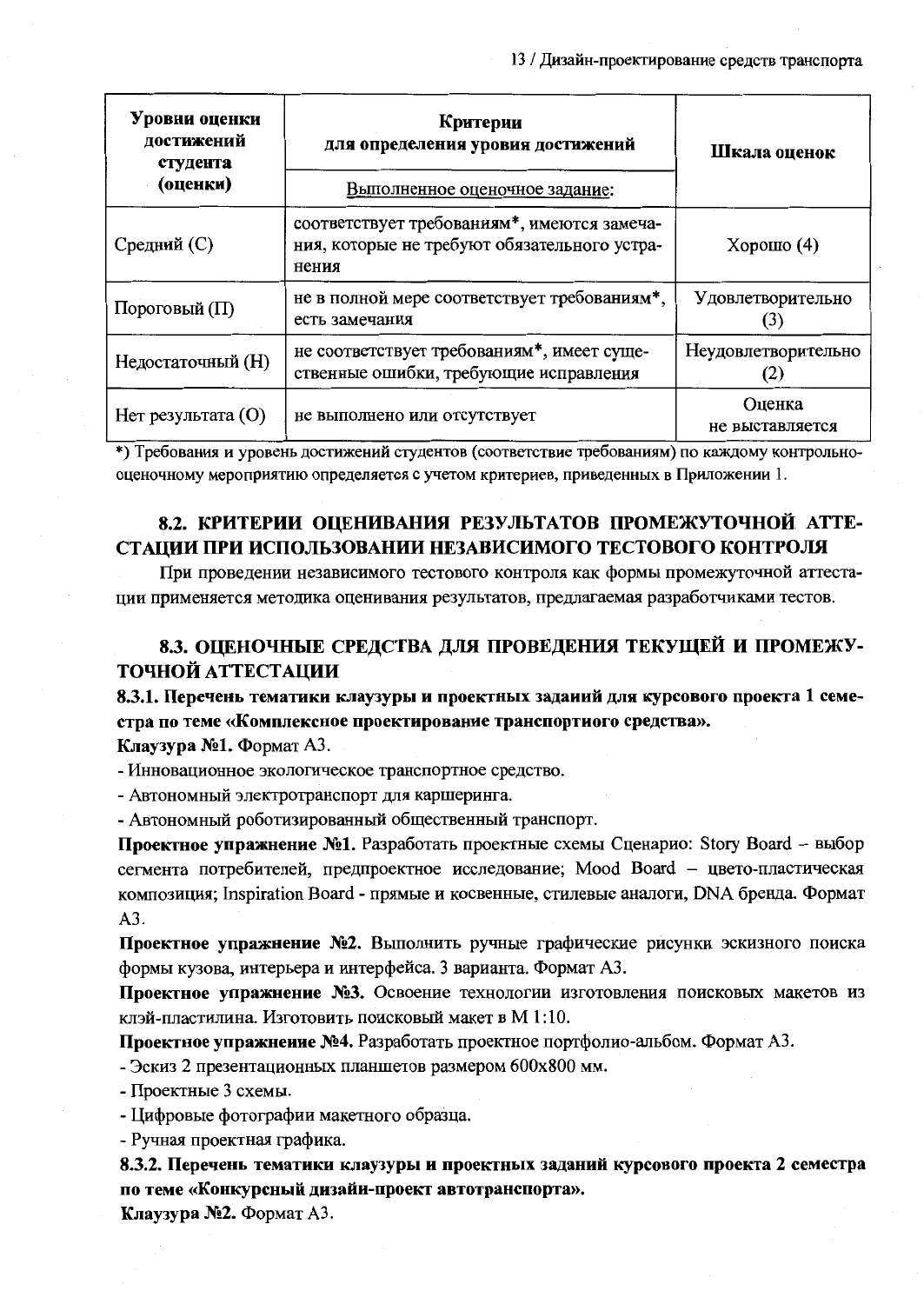- По теме конкурсного дизайн-проекта автотранспорта.

Проектное упражнение №5. Дизайн-предложение по теме конкурсного проекта. Разработка Сценарио и формулирование проектной концепции. 6 вариантов проектного решения. Формат А3.

Проектное упражнение №6. Эскизный конкурсный дизайн-проект. Доработка варианта в эскизах и компоновочно-конструктивных схемах. 3 варианта формообразования. Эргономическое решение. Формат А3. Изготовление масштабных поисковых макетов. М 1:20.

Проектное упражнение №7. Технический этап дизайн-проекта. Изготовление САD 3Dмодели, технического рисунка, чертежа, планшетной презентации и портфолио. Формат А3. Адаптация проектных материалов для отправки их на конкурс транспортного дизайна.

8.3.3. Перечень тематики клаузуры и проектных заданий для курсового проекта 3 семестра по теме «Дизайн экстерьера, интерьера и интерфейса транспортного средства на основе автомобильного бренда».

Клаузура №3. Формат А3.

- Первый ручной эскиз транспортного средства на тему «DNA известных автомобильного бренда».

Проектное упражнение №8. Эскизная графическая разработка компоновочного решения, экстерьера, интерьера и интерфейса. Формат АЗ.

Проектное упражнение №9. Проработка деталей - фары, фонари, дверные ручки, зеркала, колесные диски и малые декоративные элементы с учетом DNA бренда. Формат А3.

Проектное упражнение №10. Разработка САD-модели экстерьера транспортного средства. Цифровая визуализация компьютерной модели экстерьера. Формат А3.

Проектное упражнение №11. Изготовление макетного образца в натуральную величину одной из разработанных деталей транспортного средства. Проектное портфолио-альбом. Формат А3.

| Рабочая программа дисциплины составлена авторами:          |                            |                                     |                 |                |          |
|------------------------------------------------------------|----------------------------|-------------------------------------|-----------------|----------------|----------|
| No<br>п/п                                                  | Кафедра                    | Ученая<br>степень,<br>ученое звание | Должность       | ФИО            | Подпись  |
| 1.                                                         | Индустриального<br>дизайна | Профессор                           | Профессор       | В. А. Брагин   | Gopanny. |
| Рабочая программа дисциплины одобрена на заседании кафедры |                            |                                     |                 |                |          |
| Заведующий кафедрой индустриального дизайна                |                            |                                     |                 | В. А. Курочкин |          |
| Директор библиотеки УрГАХУ                                 |                            |                                     |                 | Н. В. Нохрина  |          |
| Декан факультета очно-заочного обучения                    |                            |                                     | И. В. Сагарадзе |                |          |